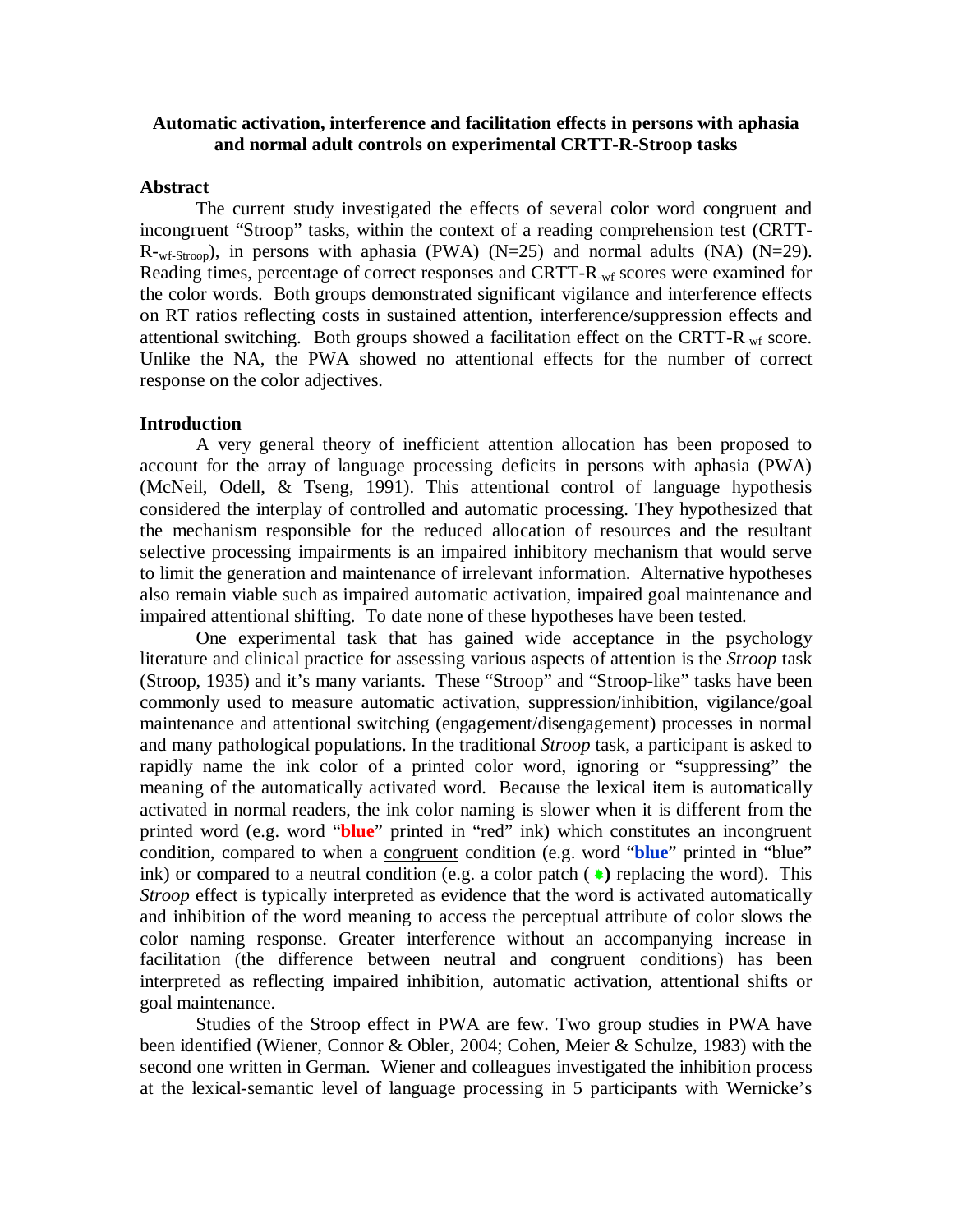aphasia and 12 normal adults (NA) using a numerical Stroop-like task. They found a "Stroop" effect for both groups; however, the interference effect for the PWA was significantly larger than for the controls. No facilitation effects were found for either group. They concluded that persons with Wernicke's aphasia had normal automatic activation and a selective deficit of inhibitory control. However, their study had a very small sample size and did not directly test the alternative hypothesis that the overall slowness of the PWA might be due to slow lexical activation in addition to impaired inhibition.

The purpose of the study was to investigate differences among CRTT-R<sub>-wf-Stroop</sub> congruent and incongruent conditions for PWA and NA on: 1) reading times, 2) percentage of correct responses, and 3) CRTT-R-wf-Stroop scores for the color words, relative to each subject's performance on the CRTT-R-wf condition.

#### **Methods**

Fifty-four individuals (25 PWA and 29 NA) participated in the study. The PWA met the definition and clinical criteria for aphasia specified by McNeil and Pratt (2001) as evidenced by their performance on the *Porch Index of Communicative Ability* (*PICA*) (Porch, 2001) or *WAB* (Kertesz, 2001). The NA group had no history of brain injury, a self-report of normal language development and/or PICA overall performance at or above the range established for normal adults (13.86) (Duffy & Keith, 1980). For descriptive purposes, all participants were administered the Digit span test from the Wechsler Memory Scale (Wechsler, 1981), and the Trail Making Test, Parts A and B (Reitan, 1958). Demographic and selection data are summarized for the PWA in Table 1 and the NA in Table 2.

All of the participants completed the CRTT- $R_{\text{wf}}$  reading sentence comprehension test, whereby stimuli appear on the screen in a word-by-word self-paced format with each previous word disappearing with the onset of the following word. The five experimental CRTT-R<sub>wf</sub>-Stroop conditions were composed of: 1) CRTT-R<sub>wf</sub> (Control); the standard CRTT-R reading test in which no color word conflicts are present or specifically attended, 2) 100% Neutral (Control) [CRTT-R-<sub>wf-Neutral</sub>]: sentences with 100% colored nonsense figures that replace the color adjective (e.g., "Touch the  $\bullet$  (in color green) circle"), 3) 100% Incongruent [CRTT-R-wf-100% incongruent]: sentences where all ink colors are different from the color word (e.g. "touch the **red** (in blue font) circle"), 4) 70% Congruent [CRTT-R-wf-70%-congruent]: subtests with 70% of the sentences with the same lexical item and color (e.g., "Touch the **red** (in red font) circle"), and 5) 30% Incongruent [CRTT-R-wf-30%-congruent]: subtests with 30% of the sentences having ink colors that are different from the color word (e.g., "touch the **blue** (in red font ) circle").

Reading times (RT), scores and correct rates (CRTT-R scores of 11 and above) for the color word, relative to each subject's performance on the CRTT-R- $_{\text{WF}}$  condition served as the dependent measures. That is, all scores were transformed to ratios to equate differences across experimental conditions relative to "baseline" performance levels. This allowed comparison of differences across groups and conditions with different base reading times and scores. As no reading comprehension Stroop task has been reported previously for either NA or PWA, clear directional predictions were difficult to make. However, we predicted a significant *vigilance* (the difference between CRTT-R-wf or CRTT-R-wf-Neutral and CRTT-R-wf-100%-incongruent conditions) effect for PWA, no *facilitation*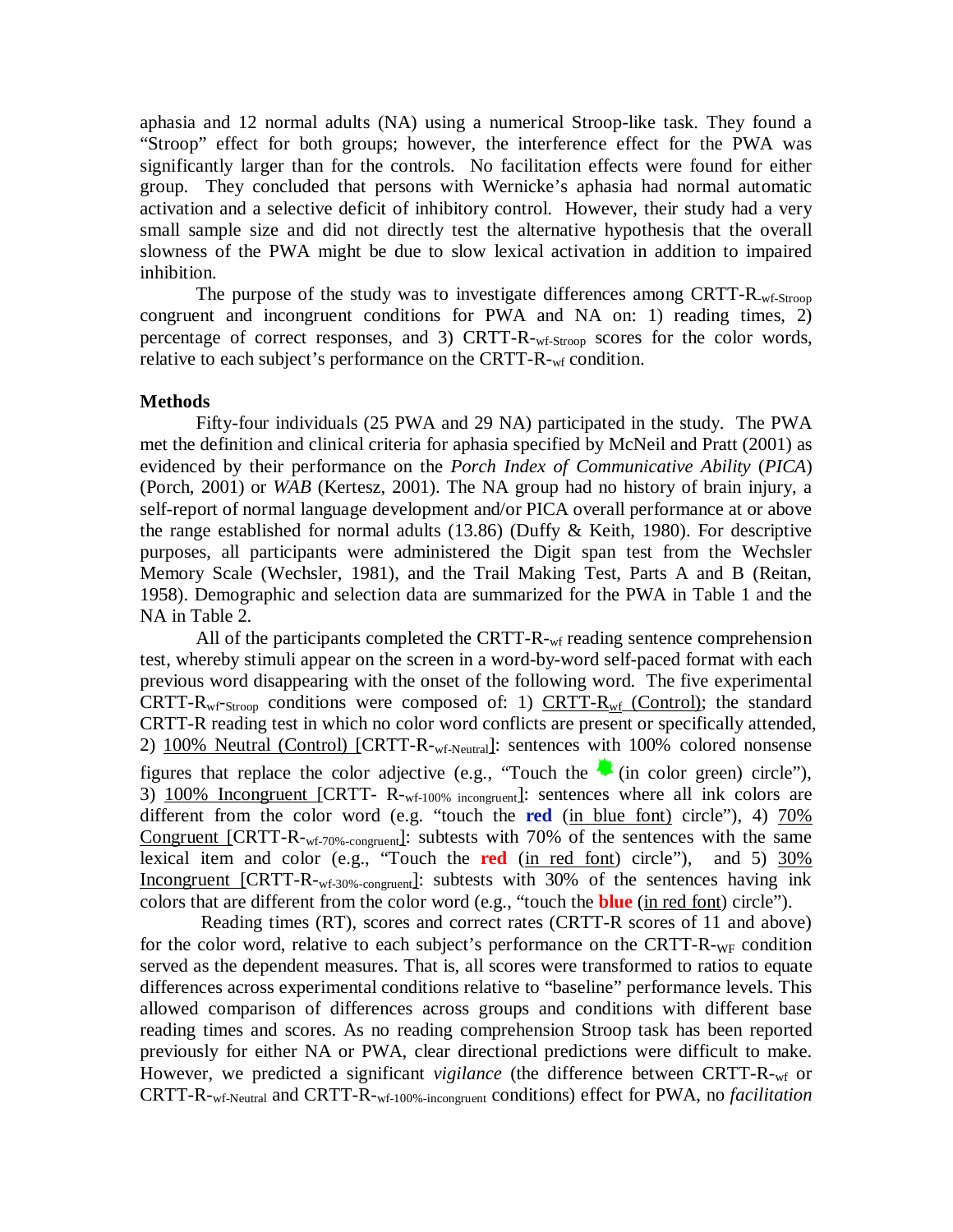(the difference between CRTT-R- $_{\rm wf}$  or CRTT-R- $_{\rm wf-Neutral}$  and CRTT-R- $_{\rm wf-70\%}$  congruent conditions) effect for either group, and an interference (the difference between CRTT-R- $_{\rm wf}$  or CRTT-R- $_{\rm wf-Neutral}$  and CRTT-R- $_{\rm wf-100\%-incongruent}$  condition) effect for the NA but not the PWA.

## **Results**

The results of three separate 2 (group) x 5 (condition) ANOVAs were computed for the RT ratios, CRTT-R Score ratios and Correct Score ratios and are summarized in Tables 3, 4 and 5. Both groups showed significantly  $(p<0.05$  - highlighted in bold and colored) longer RT for the CRTT-R- $w_f$ -100%-incongruent (vigilance) and CRTT-R- $w_f$ -30%  $\frac{1}{100}$  incongruent tasks relative to both control conditions (CRTT-R-WF and CRTT-R-WF-Neutral). The NA group also showed significantly longer RT ratio on the CRTT-R-wf-70%-congruent condition but the PWA did not (Table 3).

A similar pattern of significant results was found between the two groups for the CRTT-R Score, showing significantly lower scores on the 100% incongruent condition than the control conditions, and significantly higher scores (facilitation) on the 70% congruent condition. However, the NA group demonstrated a significant "Stroop" (interference) effect but the PWA did not (Table 4).

The Correct Score ratios were lower for the 100% and 30% incongruent conditions for the NA group; however, no significant effects were evident for the PWA (Table 5).

### **Discussion**

Both groups demonstrated vigilance and interference (Stroop) effects on RT ratios and the groups did not differ from each other. Six PWA did not show this effect, performing beyond the 95% confidence interval (Figure 1). The PWA demonstrated RT ratios that reflected costs in sustained attention, interference/suppression effects and attentional switching mechanisms for this language comprehension task. Both groups showed a facilitation effect (70% congruence) for the CRTT-R score. Unlike the NA, the PWA showed no attentional effects for the number of correct scores on the color adjectives.

# **References**

Cohen, R., Meier, E. & Schulze, U. (1983). Spontaneous reading of aphasic patients contrary to instruction? (Stroop test)". [Translated from German] *Nervenarzt. 54,* 6, 299- 303.

Duffy, J.R. & Keith, R. (1980). Performance of non-brain injured adults on the PICA: Descriptive data and comparison to patients with aphasia. *Aphasia, Apraxia, and Agnosia. 2*, 1-30.

Kertesz, A. (2007). *Western Aphasia Battery (Revised)*. San Antonio: PsychCorp.

McNeil, M. R. & Pratt, S. R. (2001). Defining aphasia: Some theoretical and clinical implications of operating from a formal definition. *Aphasiology, 15,* 901-911.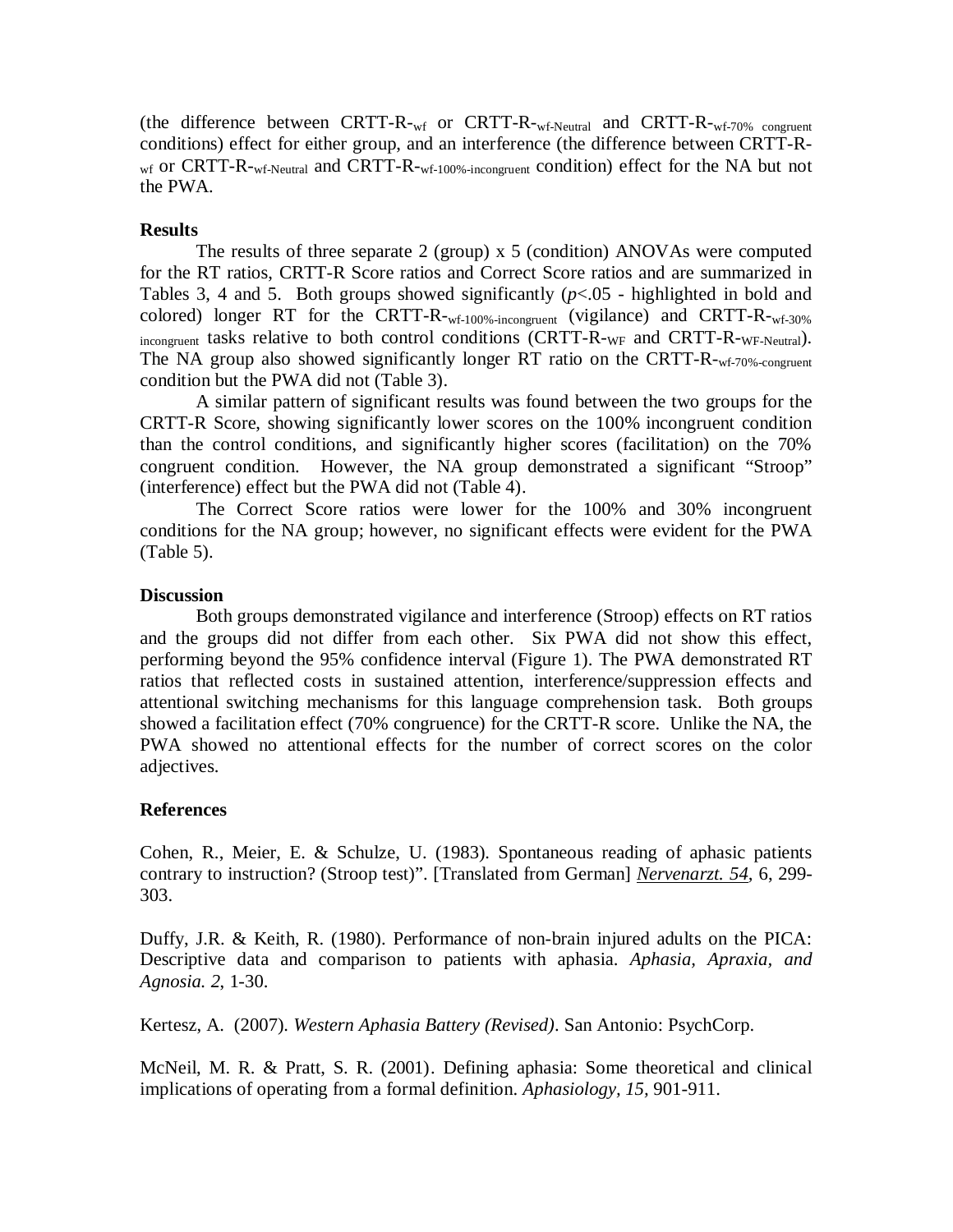McNeil, M. R., Odell, K. H. & Tseng, C. T-H. (1991). Toward the integration of resource allocation into a general theory of aphasia. *Clinical Aphasiology, 20,* 21-39.

Porch, B. E. (2001). The Porch Index of Communicative Ability ( $3<sup>rd</sup>$  Edition). Palo Alto, CA: Consulting Psychologists Press.

Reitan, R. (1958). Validity of the trail making test as an indicator of organic brain disease. *Perceptual & Motor Skills, 8,* 271-276.

Stroop, J. R. (1935). Studies of interference in serial verbal reactions. *Journal of Experimental Psychology, 18,* 643-662.

Wechsler, D. (1981). *Wechsler adult intelligence scale-revised* (*WAIS-R*).

Weiner, D. A., Connor, L. T., & Obler, L. K. (2004). Inhibition and auditory comprehension in Wernicke's aphasia. *Aphasiology, 18,* 599-609.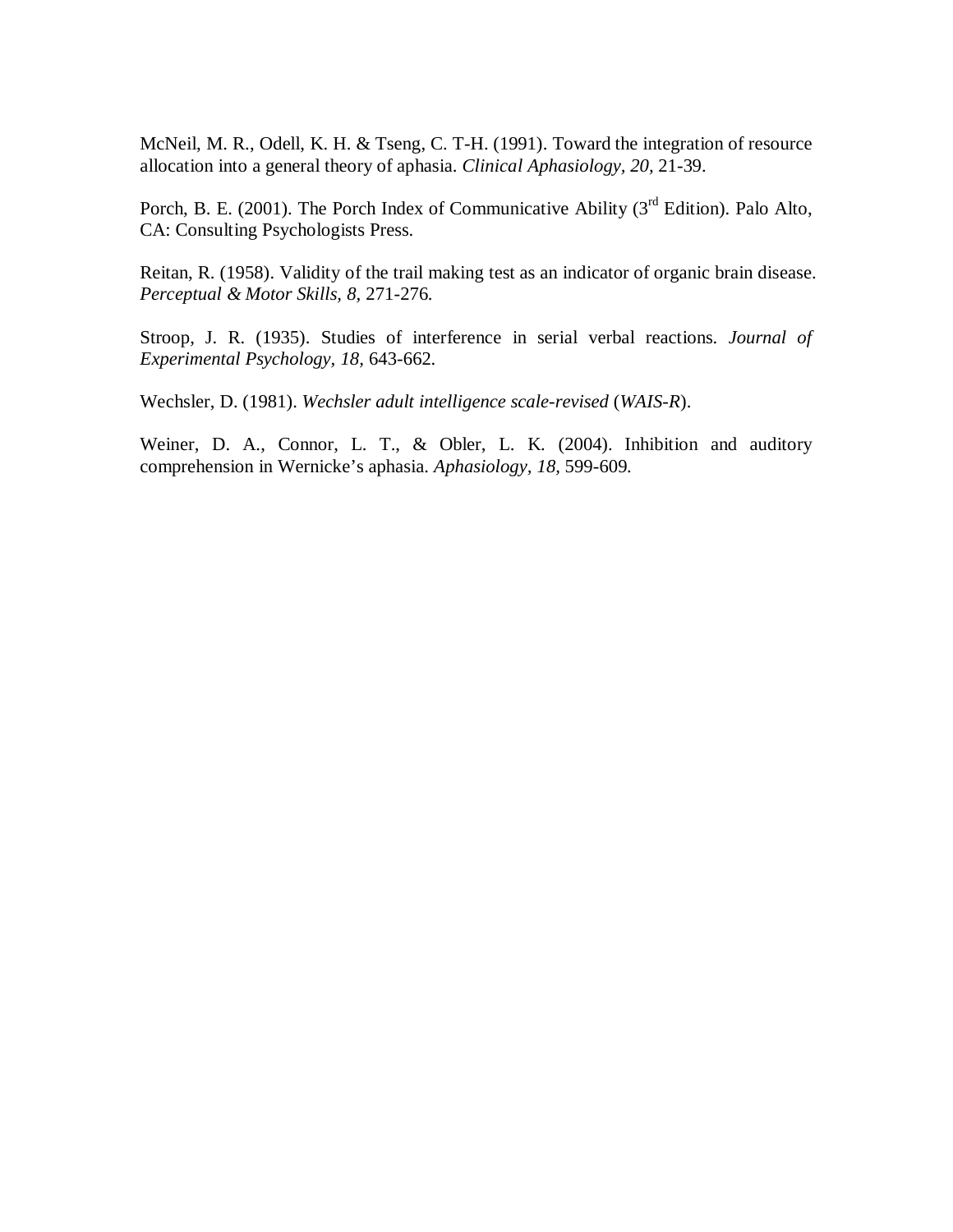|                | Age   | Education | Gender         | <b>PICA</b>                            | <b>MPO</b> | Digit Span       |                              | TMT (s) |          |
|----------------|-------|-----------|----------------|----------------------------------------|------------|------------------|------------------------------|---------|----------|
| <b>PWA</b>     | (Yrs) | (Yrs)     |                | $(\%$ ile)/<br><b>WAB</b><br><b>AQ</b> |            | Forward          | Backward                     | A       | $\bf{B}$ |
| 1              | 55    | 16        | $\mathbf F$    | 81                                     | 362        | $\tau$           | $\overline{4}$               | 33      | 114      |
| $\overline{c}$ | 75    | 14        | $\mathbf F$    | 79                                     | 369        | $8\,$            | 5                            | 56      | 143      |
| 3              | 47    | 14        | $\mathbf F$    | 72                                     | 36         | $\overline{c}$   | $\overline{\mathcal{L}}$     | 26      | 103      |
| $\overline{4}$ | 50    | 18        | $\overline{F}$ | 90                                     | 19         | $\overline{4}$   | $\overline{4}$               | 64      | 128      |
| 5              | 58    | 17        | $\mathbf M$    | 71                                     | 57         | $\overline{7}$   | $\overline{4}$               | 52      | 144      |
| 6              | 42    | 18        | $\mathbf M$    | 66                                     | 37         | $\overline{4}$   | $\overline{c}$               | 27      | 157      |
| 7              | 63    | 16        | $\mathbf M$    | 69                                     | 48         | $\overline{4}$   | $\overline{2}$               | 40      | 247      |
| 8              | 71    | 10        | ${\bf F}$      | 71                                     | 48         | $\overline{c}$   | $\overline{c}$               | 99      | 257      |
| 9              | 67    | 13        | $\mathbf F$    | 74                                     | 492        | $\boldsymbol{6}$ | $\overline{4}$               | 142     | 468      |
| 10             | 64    | 15        | M              | 75                                     | 73         | 5                | 5                            | 34      | 193      |
| 11             | 54    | 18        | ${\bf F}$      | 30                                     | 22         | 8                | $\overline{4}$               | 41      | 55       |
| 12             | 37    | 16        | M              | 38                                     | 76         | $\overline{c}$   | $\overline{2}$               | 233     | >300     |
| 13             | 59    | 18        | $\mathbf M$    | 62                                     | 20         | $\mathbf{1}$     | $\mathbf{1}$                 | 191     | >300     |
| 14             | 54    | 14        | $\mathbf M$    | 60                                     | 154        | $\mathbf{1}$     | $\overline{c}$               | 85      | 282      |
| 15             | 57    | 14        | M              | 52                                     | 24         | $\overline{0}$   | $\overline{2}$               | 120     | >300     |
| 16             | 52    | 15        | $\mathbf M$    | $88^\ast$                              |            |                  | $7^{**}$                     | 31      | 81       |
| 17             | 66    | 21        | $\mathbf M$    | $86.8*$                                |            |                  | $0^{**}$                     | 76      | 176      |
| 18             | 71    | 25        | $\mathbf M$    | $32.7^*$                               |            |                  | $0^{**}$                     | 61      | 122      |
| 19             | 59    | 17        | $\mathbf M$    | $79.3*$                                |            |                  | $\approx$<br>$\overline{6}$  | 62      | 132      |
| 20             | 66    | 17        | M              | $80.8*$                                |            |                  | $27^{**}$                    | 37      | 123      |
| 21             | 60    | 16        | $\mathbf M$    | $19.16*$                               |            |                  | $0^{\ast\ast}$               | 31      | 65       |
| 22             | 72    | 18        | $\mathbf M$    | $77.4*$                                |            |                  | $\ast\ast$<br>$\overline{0}$ | 40      | 124      |
| 23             | 47    | 12        | M              | $92.8^*$                               |            |                  | $**$<br>31                   | 52      | 61       |
| 24             | 51    | 16        | $\mathbf M$    | $92.4^*$                               |            |                  | $70^{**}$                    | 35      | 76       |
| 25             | 68    | $20+$     | $\mathbf M$    | $91^*$                                 |            |                  | $40^{**}$                    | 43      | 137      |
| Mean           | 59    | 16        | F;7/M;18       | PICA;66<br><b>WAB</b> ;74              | 122        | 4.1              | $18.1^{\ast\ast}$<br>3.1     | 68      | 172      |
| <b>SD</b>      | 10    | 3         |                |                                        | 154        | 2.7              | $23.6^{**}$<br>1.3           | 52      | 100      |

Table1. Demographic and descriptive measures for the PWA

PICA=*Porch Index Communicative Ability* (Porch, 2001); MPO=Months Post Onset; M=male; F=female; TMT=Trail Making Test (Reitan, 1958); Digit Span=recalled item in maximum;  $* = WAB(Western$  Aphasia Battery) AQ;  $* =$  digit span score using the WAIS-III guidelines, using the Wechsler form, memory scale form I.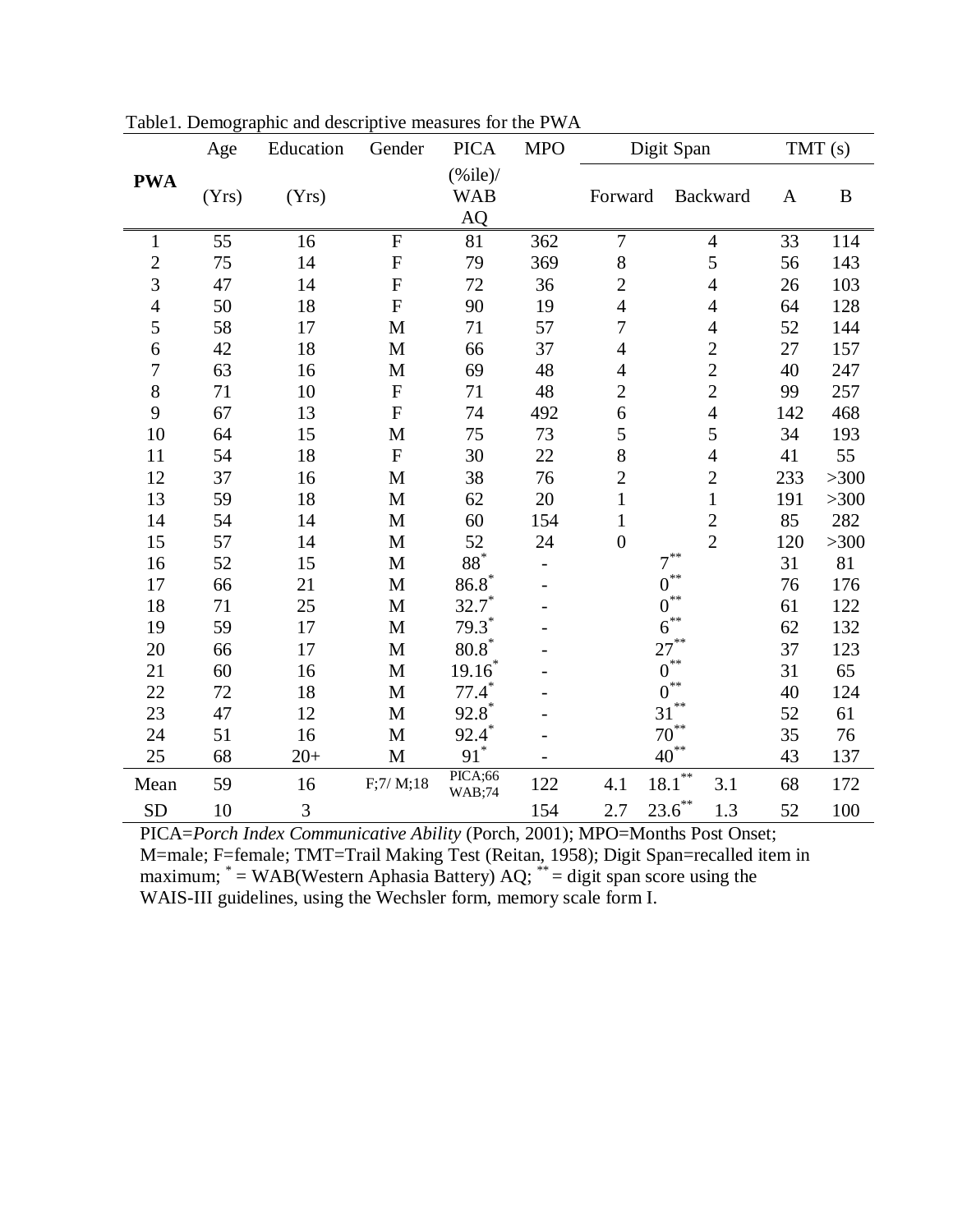| <b>NA</b>      | Age    | Education      | Gender       | <b>PICA</b>              |                | Digit Span               | TMT(s)          |          |
|----------------|--------|----------------|--------------|--------------------------|----------------|--------------------------|-----------------|----------|
|                |        |                |              | $(\%$ ile)/              |                |                          |                 |          |
|                | (Yrs)  | (Yrs)          |              | <b>WAB</b>               | Forward        | Backward                 | $\mathbf{A}$    | $\bf{B}$ |
|                |        |                |              | AQ                       |                |                          |                 |          |
| $\mathbf{1}$   | 50     | 16             | $\mathbf M$  | 35                       | 10             | 6                        | 16              | 43       |
| $\overline{c}$ | 58     | 13             | ${\bf F}$    | 45                       | 11             | 10                       | 19              | 36       |
| 3              | 69     | 12             | M            | 50                       | 11             | 12                       | 21              | 51       |
| 4              | 41     | 12             | $\mathbf M$  | 25                       | 10             | $\mathbf{9}$             | 12              | 40       |
| 5              | 55     | 14             | ${\bf F}$    | 25                       | $\tau$         | $\overline{7}$           | 19              | 49       |
| 6              | 80     | 14             | $\mathbf{M}$ | 10                       | 11             | 12                       | 52              | 100      |
| $\overline{7}$ | 55     | 16             | M            | 30                       | $8\,$          | 6                        | 37              | 97       |
| 8              | 56     | 16             | ${\bf F}$    | 30                       | 9              | 6                        | 33              | 87       |
| 9              | 83     | 16             | M            | 15                       | 10             | 8                        | 33              | 69       |
| 10             | 85     | 18             | ${\bf F}$    | 25                       | $8\,$          | 8                        | 33              | 81       |
| 11             | 76     | 12             | M            | 10                       | 6              | $\overline{4}$           | 47              | 108      |
| 12             | 77     | 18             | $\mathbf M$  | 60                       | 11             | 8                        | 34              | 85       |
| 13             | 80     | 12             | $\mathbf M$  | 35                       | 8              | $\overline{7}$           | 61              | 81       |
| 14             | $78\,$ | 12             | ${\bf F}$    | 15                       | 8              | 6                        | 19              | 54       |
| 15             | 54     | 16             | $\mathbf{M}$ | 35                       | $\overline{7}$ | 6                        | 24              | 59       |
| 16             | 25     | 14             | $\mathbf M$  | $\overline{\phantom{0}}$ |                | $25***$                  | 21              | 48       |
| 17             | 42     | 16             | $\mathbf M$  |                          |                | $30^{**}$                | 19              | 84       |
| 18             | 60     | 16             | ${\bf F}$    |                          |                | $47$ <sup>**</sup>       | 25              | 66       |
| 19             | 63     | 16             | $\mathbf F$  |                          |                | **<br>44                 | 19              | 46       |
| 20             | 69     | 18             | M            |                          |                | $28^{**}$                | 19              | 56       |
| 21             | 73     | 16             | ${\bf F}$    |                          |                | $28***$                  | 32              | 80       |
| 22             | 69     | 16             | ${\bf F}$    |                          |                | 34                       | 33              | 67       |
| 23             | 54     | $\overline{7}$ | M            |                          |                | $76^{**}$                | 28              | 90       |
| 24             | 57     | 18             | ${\bf F}$    |                          |                | $**$<br>44               | 24              | $70\,$   |
| 25             | 60     | 18             | $\mathbf F$  |                          |                | $95***$                  | 34              | 55       |
| 26             | 61     | 16             | $\mathbf F$  |                          |                | $56^{**}$                | 27              | 59       |
| 27             | 50     | 18             | $\mathbf F$  |                          |                | $**$<br>110 <sup>'</sup> | 17              | 30       |
| 28             | 62     | 18             | M            |                          |                | $24***$                  | 18              | 47       |
| 29             | 64     | 15             | ${\bf F}$    |                          |                | $57$ <sup>**</sup>       | 38              | 59       |
| Mean           | 62     | 15             | F;14/M;15    | 29.7                     | 9              | 49.9<br>7.7              | $\overline{28}$ | 65       |
| <b>SD</b>      | 14     | 3              |              | 14.5                     | 1.7            | $25.9***$<br>2.3         | 11              | 21       |

Table2. Demographic and descriptive measures for the NA

PICA=*Porch Index Communicative Ability* (Porch, 2001) and norms for NA were obtained from Duffy and Keith (1980); M=male; F=female; TMT=Trail Making Test (Reitan, 1958); Digit Span=recalled item in maximum; \*\* = digit span score using the WAIS-III guidelines, using the Wechsler form, memory scale form I.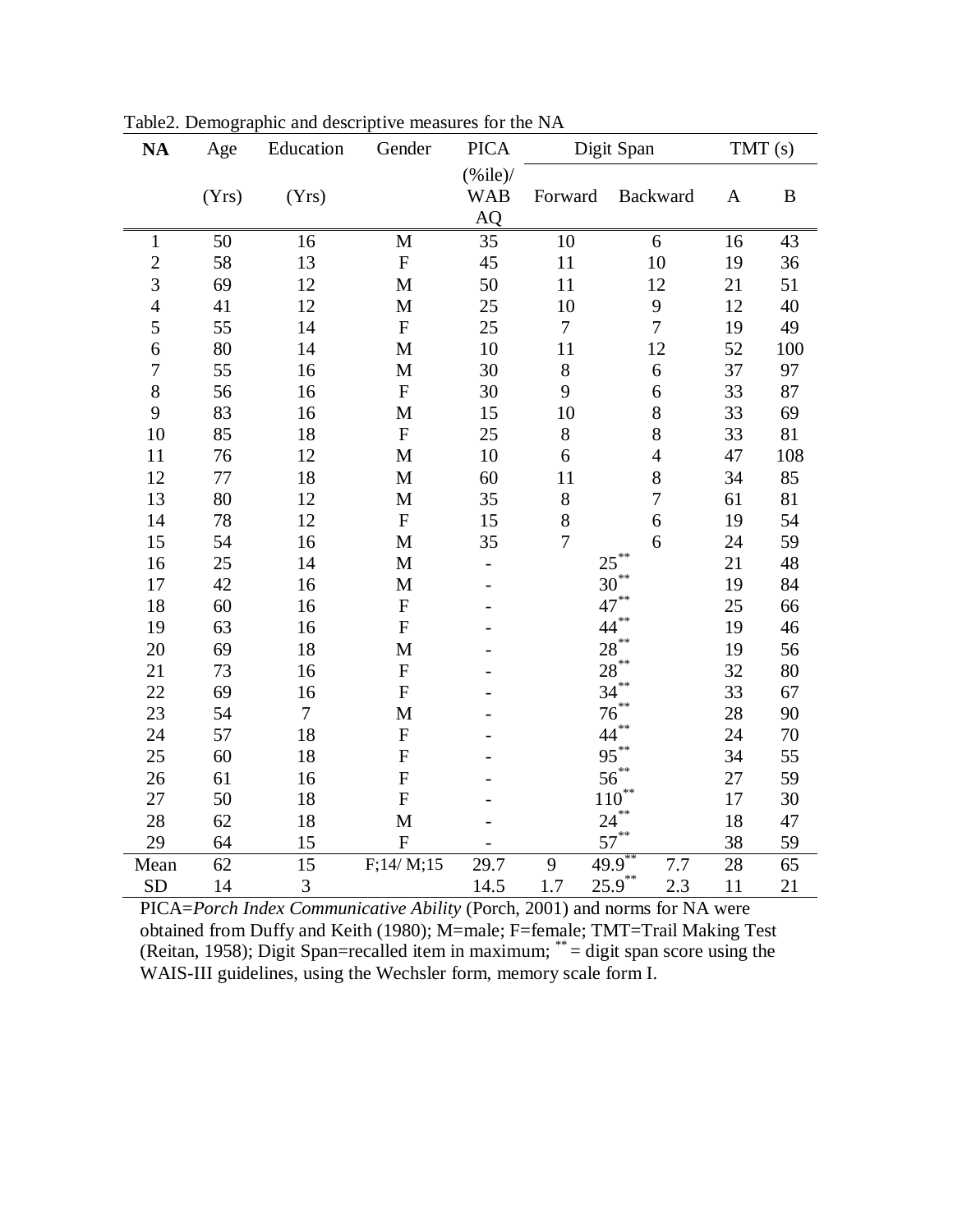|                                                | $CRTT-Rwf$ .<br><b>Neutral</b> | $CRTT-Rwf$ .<br>100% | $CRTT-Rwf$<br>70% | $CRTT-Rwf$ .<br>30% |
|------------------------------------------------|--------------------------------|----------------------|-------------------|---------------------|
| <b>NORMAL</b>                                  |                                | incongruent          | congruent         | incongruent         |
| CRTT- $R_{\rm wf}$                             | .116                           | $.897*$              | $.313*$           | $.646*$             |
| $CRTT - Rwf-Neutral$                           |                                | $.763*$              | $.197*$           | $.530*$             |
| $CRTT$ - $R_{\rm wf\text{-}100\%}$ incongruent |                                |                      | $-.566*$          | $-.234*$            |
| $CRTT$ - $R_{\rm wf\text{-}70\%}$ incongruent  |                                |                      |                   | $.333*$             |
| <b>APHASIA</b>                                 |                                |                      |                   |                     |
| CRTT- $R_{\rm wf}$                             | $-.079$                        | $.672*$              | .028              | $.435*$             |
| $CRTT - Rwf-Neutral$                           |                                | $.751*$              | .107              | $.514*$             |
| $CRTT$ - $R_{\rm wf\text{-}100\%}$ incongruent |                                |                      | $-.643*$          | $-.237$             |
| $CRTT$ - $R_{\rm wf\text{-}70\%}$ incongruent  |                                |                      |                   | $.407*$             |
| *significant at $p<0.05$                       |                                |                      |                   |                     |

## **Table 3**. **READING TIME** ratio differences among conditions for NA and PWA

**Table 4**. **CRTT-R SCORE** ratio differences among conditions for NA and PWA

|                                                | $CRTT-Rwf$ .   | $CRTT-Rwf$ . | $CRTT-Rwf$ | $CRTT-Rwf$ . |
|------------------------------------------------|----------------|--------------|------------|--------------|
|                                                | <b>Neutral</b> | 100%         | <b>70%</b> | 30%          |
| <b>NORMAL</b>                                  |                | incongruent  | congruent  | incongruent  |
| $CRTT - Rwf$                                   | $.016*$        | $-0.025*$    | $.021*$    | $-.008$      |
| $CRTT - Rwf-Neutral$                           |                | $-0.041*$    | .005       | $-0.023*$    |
| $CRTT$ - $R_{\rm wf\text{-}100\%}$ incongruent |                |              | $.046*$    | $-.018$      |
| $CRTT$ - $R_{\rm wf\text{-}70\%}$ incongruent  |                |              |            | $.020*$      |
| <b>APHASIA</b>                                 |                |              |            |              |
| CRTT- $R_{\rm wf}$                             | .060           | $-.041$      | $.075*$    | $-.027$      |
| $CRTT - Rwf-Neutral$                           |                | $-101*$      | .015       | $-.087$      |
| $CRTT$ - $R_{\rm wf\text{-}100\%}$ incongruent |                |              | $.116*$    | .014         |
| $CRTT$ - $R_{wf-70\%}$ incongruent             |                |              |            | $-102*$      |
| *significant at $p<0.05$                       |                |              |            |              |

**Table 5. CRTT-R CORRECT SCORE (11 to 15)** ratio differences among conditions for NA and PWA

|                                                                                                                                                                                                                                                                                                                                    | $CRTT-Rwf$ .<br><b>Neutral</b> | $CRTT-Rwf$ .<br>100%                  | $CRTT-Rwf$<br><b>70%</b> | $CRTT-Rwf$ .<br>30% |
|------------------------------------------------------------------------------------------------------------------------------------------------------------------------------------------------------------------------------------------------------------------------------------------------------------------------------------|--------------------------------|---------------------------------------|--------------------------|---------------------|
| <b>NORMAL</b>                                                                                                                                                                                                                                                                                                                      |                                | incongruent                           | congruent                | incongruent         |
| CRTT- $R_{\rm wf}$                                                                                                                                                                                                                                                                                                                 | .022                           | $-0.058*$                             | .026                     | $-.031$             |
| $CRTT - Rwf-Neutral$                                                                                                                                                                                                                                                                                                               |                                | $-.080*$                              | .004                     | $-0.053*$           |
| $CRTT$ - $R_{\rm wf\text{-}100\%}$ incongruent                                                                                                                                                                                                                                                                                     |                                |                                       | $.084*$                  | .027                |
| $CRTT$ - $R_{wf-70\%}$ incongruent                                                                                                                                                                                                                                                                                                 |                                |                                       |                          | $-.056*$            |
| <b>APHASIA</b>                                                                                                                                                                                                                                                                                                                     |                                |                                       |                          |                     |
| CRTT- $R_{\rm wf}$                                                                                                                                                                                                                                                                                                                 | .185                           | .020                                  | .277                     | .062                |
| $CRTT - Rwf-Neutral$                                                                                                                                                                                                                                                                                                               |                                | $-.165$                               | .092                     | $-.123$             |
| $CRTT$ - $R_{\rm wf\text{-}100\%}$ incongruent                                                                                                                                                                                                                                                                                     |                                |                                       | $.257*$                  | .042                |
| $CRTT$ - $R_{wf-70\%}$ incongruent                                                                                                                                                                                                                                                                                                 |                                |                                       |                          | $-.215*$            |
| $\mathbf{v}$ $\mathbf{v}$ $\mathbf{v}$ $\mathbf{v}$ $\mathbf{v}$ $\mathbf{v}$ $\mathbf{v}$ $\mathbf{v}$ $\mathbf{v}$ $\mathbf{v}$ $\mathbf{v}$ $\mathbf{v}$ $\mathbf{v}$ $\mathbf{v}$ $\mathbf{v}$ $\mathbf{v}$ $\mathbf{v}$ $\mathbf{v}$ $\mathbf{v}$ $\mathbf{v}$ $\mathbf{v}$ $\mathbf{v}$ $\mathbf{v}$ $\mathbf{v}$ $\mathbf{$ | cc.                            | $\sim$<br>$\mathbf{r}$ . $\mathbf{r}$ | $\mathbf{c}$<br>$\sim$   |                     |

Vigilance effect, "Stroop Interference effect, Congruence Interference effect, Congruence Facilitation Effect. \*significant at *p*<.05.